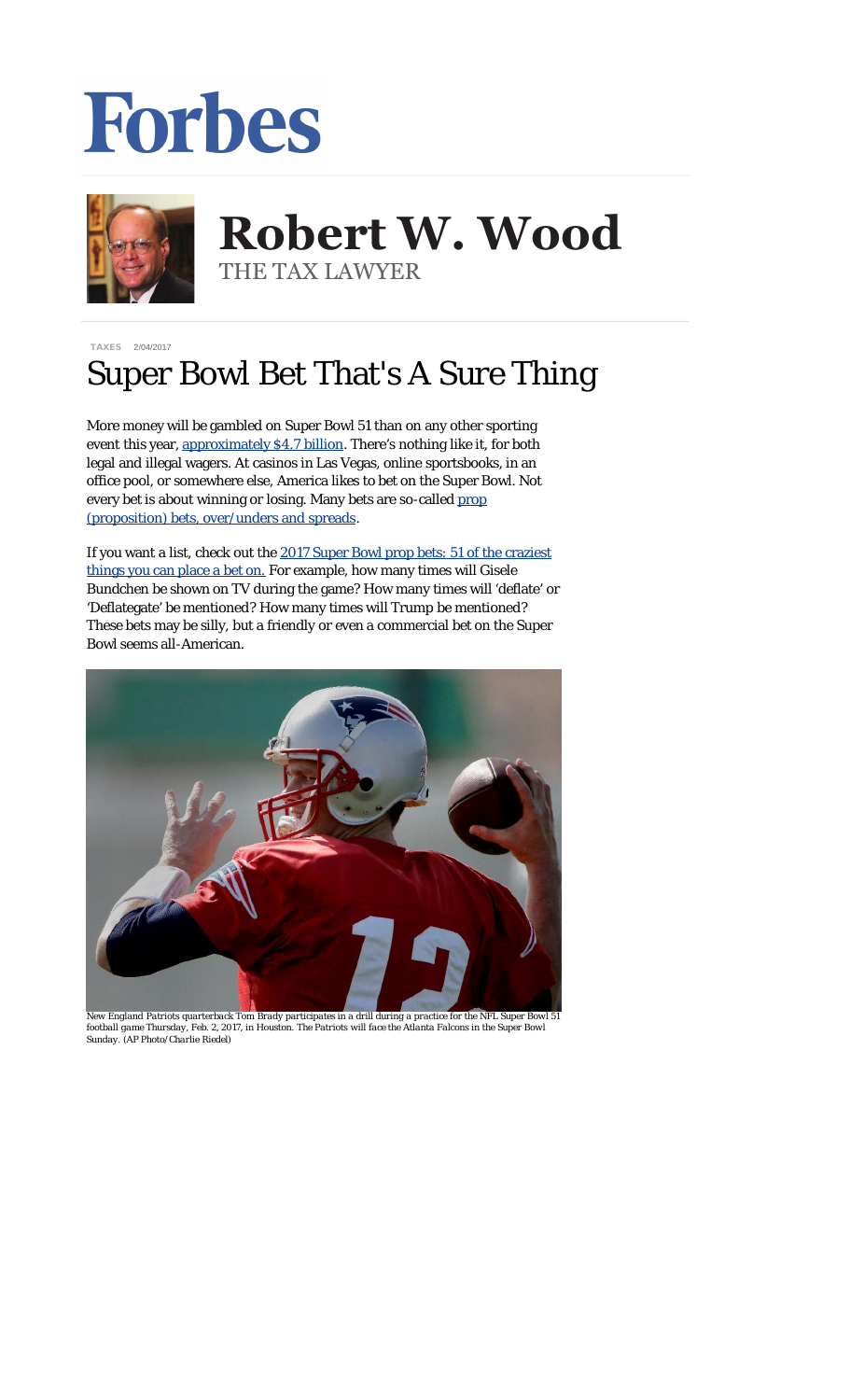It's also almost tax time, and we should all remember who gets a piece of every bet: the IRS. The IRS gets a piece, whether sports betting, rolling the dice, playing cards, or betting on the ponies. All [gambling winnings](https://www.irs.gov/uac/newsroom/six-tips-on-gambling-income-and-losses) are [taxable income](https://www.irs.gov/uac/newsroom/six-tips-on-gambling-income-and-losses) in the eyes of the IRS. And the IRS doesn't allow you to automatically reduce your winnings by your losses either. Here are 7 tips for casual gamblers.

1. Winnings Are Income. Gambling income includes winnings from lotteries, raffles, horse races and casinos. Obviously, cash winnings are taxable. You must report *all* your gambling winnings as income on your tax return regardless of whether you receive an IRS Form [W-2G](https://www.irs.gov/uac/about-form-w2g).

2. Winnings In Kind. But even if you don't win cash, goods that you receive are taxable too. You'll have to pay tax on the fair market value of prizes and awards you receive, such as cars or trips.

3. Tax Forms? If you win, you're taxable regardless of whether you receive tax forms from the casino or other payer. These days, depending on the type of gambling, the size of your winnings, and other factors, you're likely to receive an IRS Form [W-2G](https://www.irs.gov/uac/about-form-w2g). Think of it like the Form 1099 you get from your bank reporting the amount of interest you received. A copy goes to you and to the IRS so you don't forget to report it on your return.

4. Withholding? You'll also receive a Form W-2G if the payer withholds taxes from your winnings. Some gambling winnings are subject to withholding at a 25% rate. If your winnings less the amount of the wager amount to more than \$5,000, withholding is generally required if the winnings are from sweepstakes, wagering pools, or lotteries. Wins from other wagering transactions are generally subject to withholding if the winnings are at least 300 times the amount wagered. See Instructions for [Forms](https://www.irs.gov/uac/about-form-w2g) W-2G and [5754](https://www.irs.gov/uac/form-5754-statement-by-person-s-receiving-gambling-winnings).

5. Where To Report. If you're a casual gambler, you should report your winnings on the "Other Income" line of your of Form 1040. Will the IRS catch you if you don't? Tax returns are signed under penalties of perjury, so consider the risks. They may be small, but is it worth worrying about it?

6. Deducting Losses. You can deduct your gambling losses on Schedule A to your Form 1040. That's where all your itemized deductions go. But remember that your deduction is limited to the amount of your winnings. You must report your winnings as income and claim your allowable losses separately. You cannot reduce your winnings by your losses and report the difference.